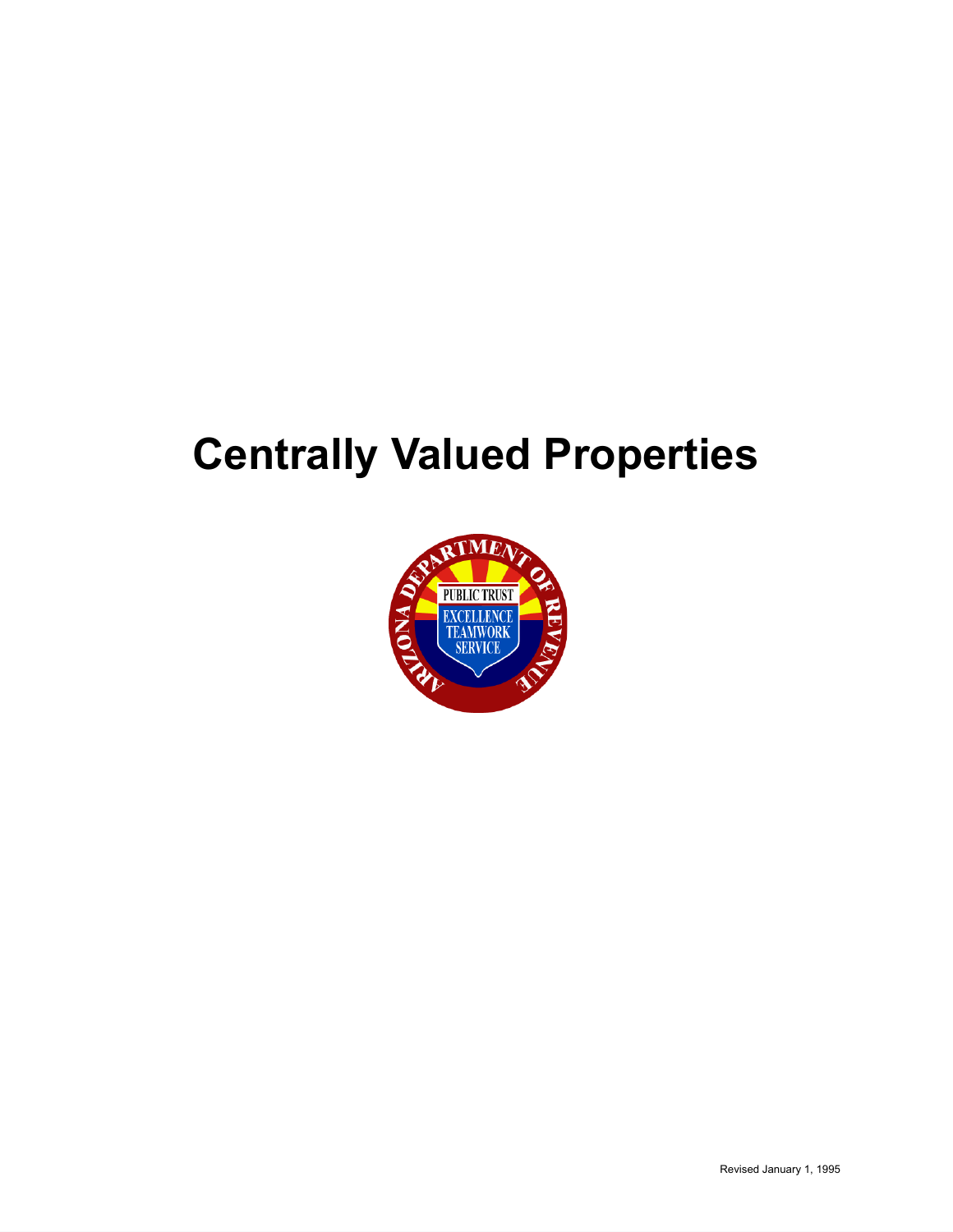## **SUBSECTION A - CENTRALLY VALUED PROPERTIES**

## **Properties Valued by the Department**

Certain properties specified by statute are valued "centrally" by the Department of Revenue rather than the local county assessors. These properties are "centrally valued" because they are usually located in more than one county and/or because they present unique appraisal problems. Responsibility within the department for valuation of those properties is assigned to the Centrally Valued Properties Unit of the Division of Property Valuation and Equalization.

Industries which are centrally valued are as follows:

Airlines (aircraft only) Electric utilities Gas distribution utilities Gas transmission pipelines Mines (producing and non-producing) Municipal district utilities Private rail car companies Producing oil and gas interests Railroads Telecommunications companies Water companies Sewer

Common characteristics of centrally valued properties are that they:

- 1. Have intercounty, interstate, sometimes international operations;
- 2. Are sometimes subject to regulation at the local level and the federal level;
- 3. Are of restrictive competition; and/or
- 4. Present special, complex appraisal problems.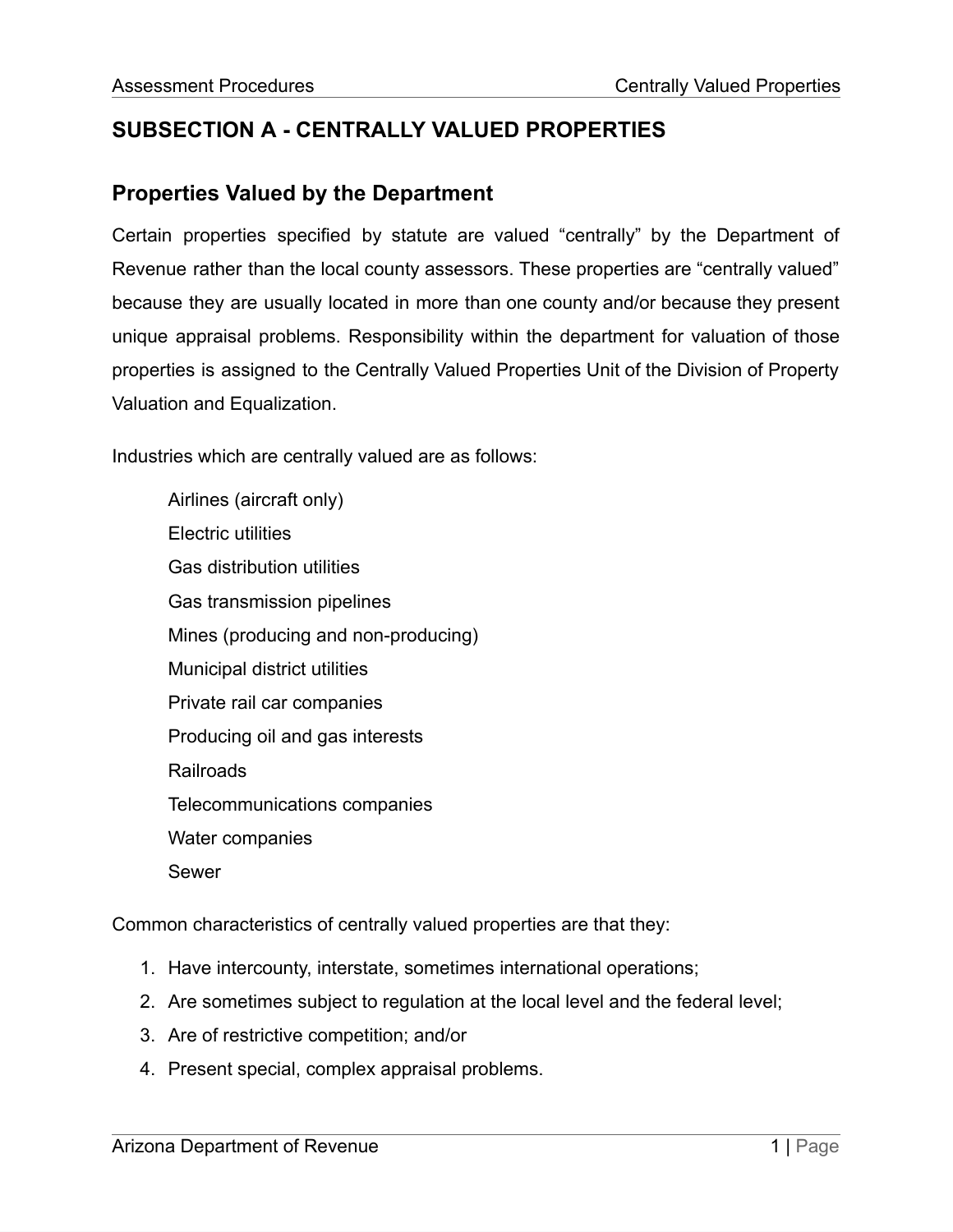The goal of central assessment is that these unique properties be valued uniformly throughout the state.

## **Operating property only**

The statutes which authorize central assessment are Arizona Revised Statutes (A.R.S.), Sections [42-14001](https://www.azleg.gov/viewDocument/?docName=http://www.azleg.gov/ars/42/14001.htm) through [42-14503.](https://www.azleg.gov/viewDocument/?docName=http://www.azleg.gov/ars/42/14503.htm) The property valued by the Department is as follows:

- A.R.S. [42-14051](https://www.azleg.gov/viewDocument/?docName=http://www.azleg.gov/ars/42/14051.htm) [14054](https://www.azleg.gov/viewDocument/?docName=http://www.azleg.gov/ars/42/14054.htm) Mines, mills and smelters
- A.R.S. [42-14101](https://www.azleg.gov/viewDocument/?docName=http://www.azleg.gov/ars/42/14101.htm) [14106](https://www.azleg.gov/viewDocument/?docName=http://www.azleg.gov/ars/42/14106.htm) Oil, gas and geothermal properties
- A.R.S. [42-14151](https://www.azleg.gov/viewDocument/?docName=http://www.azleg.gov/ars/42/14151.htm) [14158](https://www.azleg.gov/viewDocument/?docName=http://www.azleg.gov/ars/42/14158.htm) Gas, water, electric and sewer and wastewater utilities
- A.R.S. [42-14201](https://www.azleg.gov/viewDocument/?docName=http://www.azleg.gov/ars/42/14201.htm) [14204](https://www.azleg.gov/viewDocument/?docName=http://www.azleg.gov/ars/42/14204.htm) Pipelines
- A.R.S. [42-14251](https://www.azleg.gov/viewDocument/?docName=http://www.azleg.gov/ars/42/14251.htm) [14257](https://www.azleg.gov/viewDocument/?docName=http://www.azleg.gov/ars/42/14257.htm) Airline companies
- A.R.S. [42-14301](https://www.azleg.gov/viewDocument/?docName=http://www.azleg.gov/ars/42/14301.htm) [14309](https://www.azleg.gov/searchresultsDOC/?insearch=42-14309&titles=0) Private car companies
- A.R.S. [42-14351](https://www.azleg.gov/viewDocument/?docName=http://www.azleg.gov/ars/42/14351.htm) [14358](https://www.azleg.gov/viewDocument/?docName=http://www.azleg.gov/ars/42/14358.htm) Railroad companies
- A.R.S. [42-14401](https://www.azleg.gov/viewDocument/?docName=http://www.azleg.gov/ars/42/14401.htm) [14404](https://www.azleg.gov/viewDocument/?docName=http://www.azleg.gov/ars/42/14404.htm) Telecommunications companies
- A.R.S. [42-14501](https://www.azleg.gov/viewDocument/?docName=http://www.azleg.gov/ars/42/14501.htm) [14503](https://www.azleg.gov/viewDocument/?docName=http://www.azleg.gov/ars/42/14503.htm) Airport fuel delivery companies

Note that in almost every instance, the property which the Department is authorized to value is the "operating" or "producing" property. This means the property is "used in the operation of" the utility or mining property. Any property which is owned by a centrally valued taxpayer, but not used in the operation of the centrally valued business, should be valued and classified by the county assessor of the county in which the property is located. Usually, property of centrally valued taxpayers that is valued locally consists of vacant, non-operating land.

The operating (or producing) property that is centrally valued includes all of the land, improvements, and personal property used in the centrally valued business. Construction work in progress which is intended to be used in a centrally valued operation is valued and classified accordingly. The Department determines the total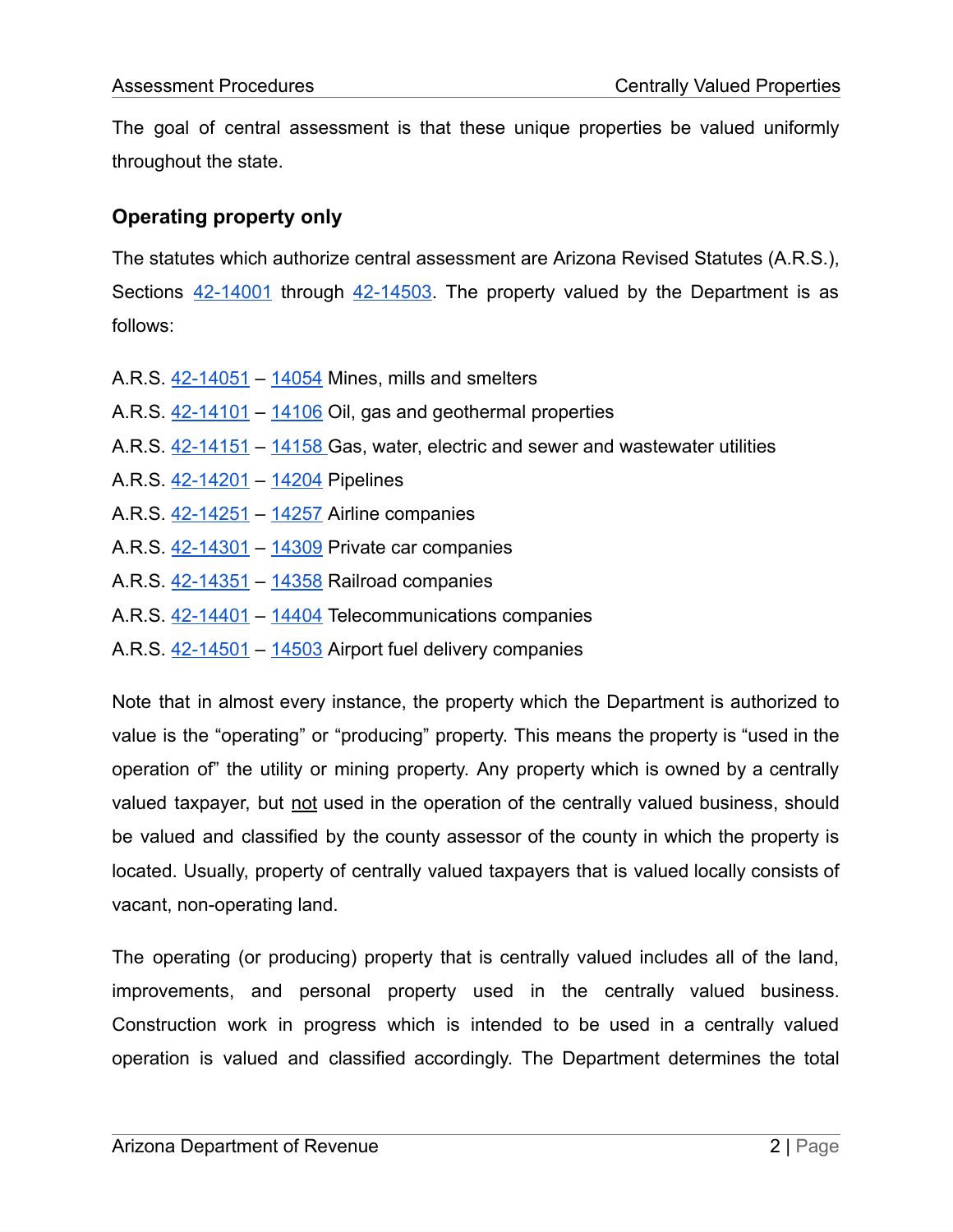Arizona value and then apportions that value to the individual counties and other taxing jurisdictions in which the property is located.

With the exception of airlines and private car companies, the values for all centrally valued properties are listed on the secured tax roll.

The values for airlines (aircraft) and private car companies are listed in reports which are prepared and maintained by the Centrally Valued Properties Unit. They are not included on either the secured or unsecured tax roll because they have no situs within particular counties or tax area codes. In addition, the tax levied upon these industries is a tax in lieu of all other taxes upon the property rather than an ad valorem property tax. The taxes are levied and collected by the comptroller's office of the Department of Revenue.

#### **Land Values**

Land values for centrally valued taxpayers are provided to the Department by the counties and are based on surrounding land values.

## **Centrally Valued Properties Calendar**

Reporting forms are mailed to centrally valued taxpayers in January each year with instructions to complete the forms and return them to the Department by April 1. Along with the reporting form, companies are also required to submit annual federal regulatory reports, Securities and Exchange Commission 10-K reports, annual reports to stockholders, and Arizona Corporation Commission reports. The Department analyzes the information and data in all of these reports and taxpayers are notified of preliminary values during the second Friday in May.

Informal taxpayer conferences are held during the third week in May through June 12th. By June 15, taxpayers are notified of the Department's decisions. By the third Monday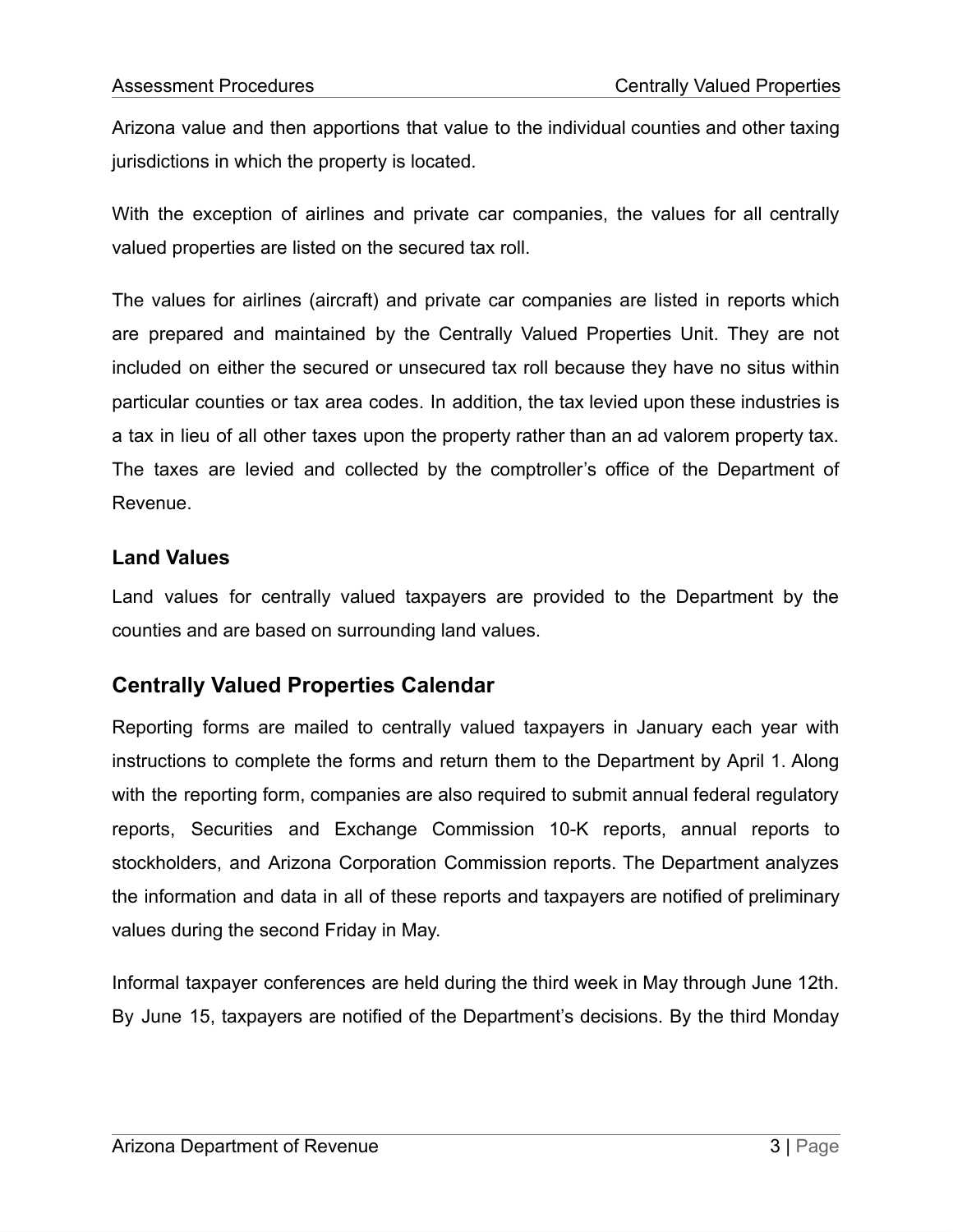in June, abstracts are mailed to all counties advising them of the proportionate share of value for the centrally valued properties in their county.

Board of Tax Appeals' hearings are held with centrally valued taxpayers during July and final decisions must be rendered by the board by July 31.

On August 1, the Department transmits abstracts containing final values to all counties.

## **Legislated Valuation Methods**

For some centrally valued industries, the valuation methods are prescribed by law. Those industries are:

- 1. non-producing mines,
- 2. electric utilities,
- 3. gas distribution utilities,
- 4. railroads,
- 5. pipelines, and
- 6. some telecommunication companies.

The statutory valuation procedures are described below.

For all other centrally valued industries, values are based upon standard appraisal methods and techniques.

### **Procedures For Valuing Non-Producing Mines**

Arizona Revised Statutes [42-11001\(12\)](https://www.azleg.gov/viewDocument/?docName=http://www.azleg.gov/ars/42/11001.htm) defines producing mine or mining claim as **"...any mine or mining claim from which any coal, mineral or mineral substance, other than clay, sand, gravel, building stone or any mineral or mineral substance normally processed into artificial stone, has been extracted for commercial purposes at any time during a period of one year prior to the first Monday in January of the tax year."** Any producing mines or mining claims that satisfy this definition are legal class one properties.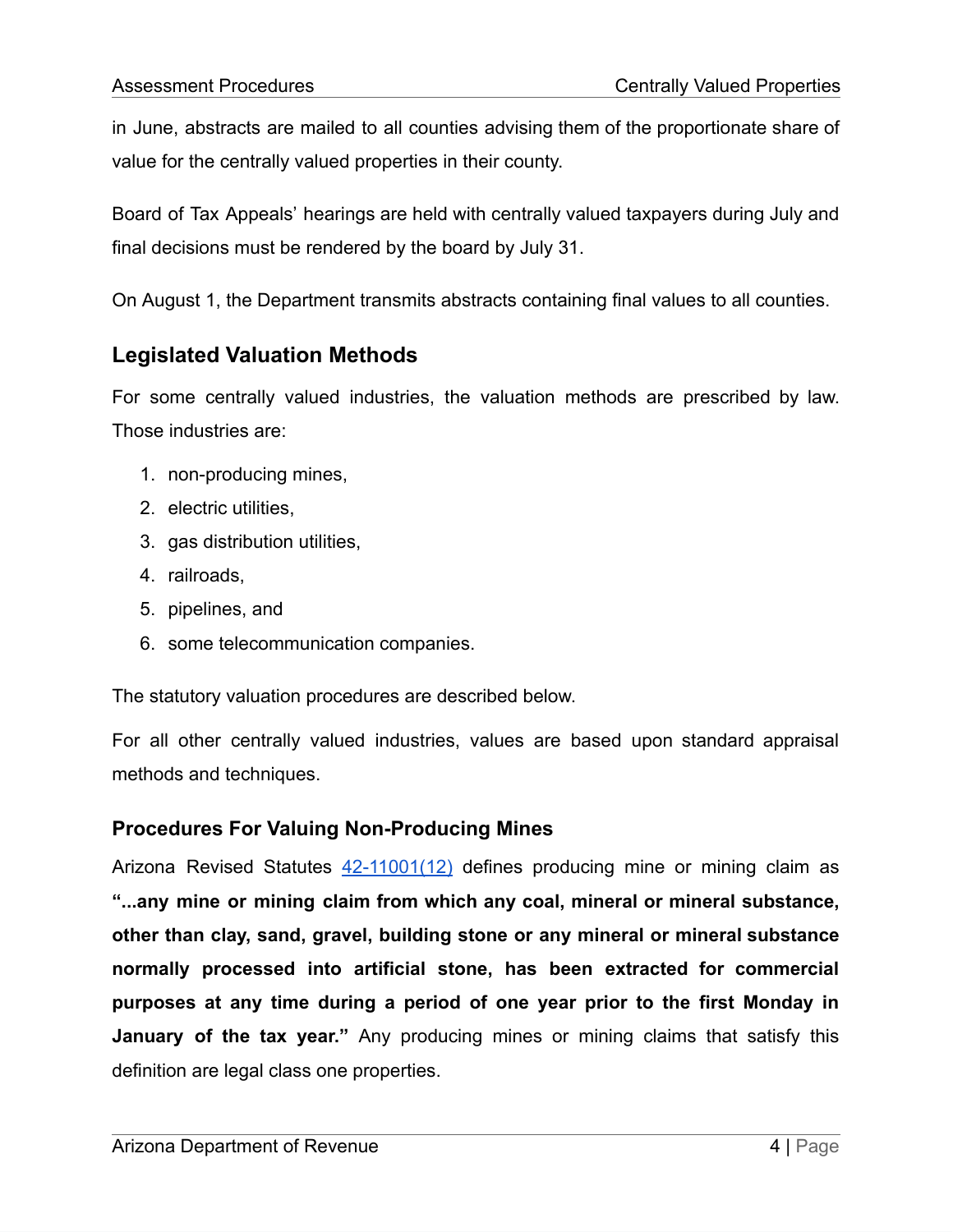A producing mine is comprised of the land utilized for mining purposes together with the structures and facilities necessary to sustain mining operations. A producing mine also includes equipment and facilities required to extract, prepare, and handle ores or minerals mined for commercial purposes. Equipment required to prepare the materials for extracting, handling, loading, and processing, includes mine plants, concentrators, smelters, chemical plants, and all associated facilities used in producing metallic or nonmetallic products. Fabricating plants such as rod plants are not a part of a producing mine. Construction work in progress is part of the producing mine.

When mining operations cease and a mine is shut down and not put to any other use, the real and personal property associated with the mining operation will continue to be valued by the Department for a period of three years. The non-operating mine will be retained in legal class one for the tax year following the year in which mining operations are terminated. The second and third tax years after the year in which mining operations are terminated, the valuation and classification will be based on the use of the property at that time.

When the real and/or personal property associated with the shut down mining operation is not being used for mining or any other specific purpose, after three (3) years it will be classified as legal class one property and valued by the County Assessor.

### **Procedures for Valuing Electric and Gas Distribution Utilities**

The term "electric and gas utilities" includes regulated, investor-owned electric utility properties, member-owned rural electric cooperatives, and regulated, natural gas distribution companies.

The investor-owned electric utility companies and the natural gas distribution companies are regulated by the Arizona Corporation Commission (ACC) and by the Federal Energy Regulatory Commission (FERC). The ACC regulates the intrastate activities of the company and the FERC regulates the interstate activities of the company.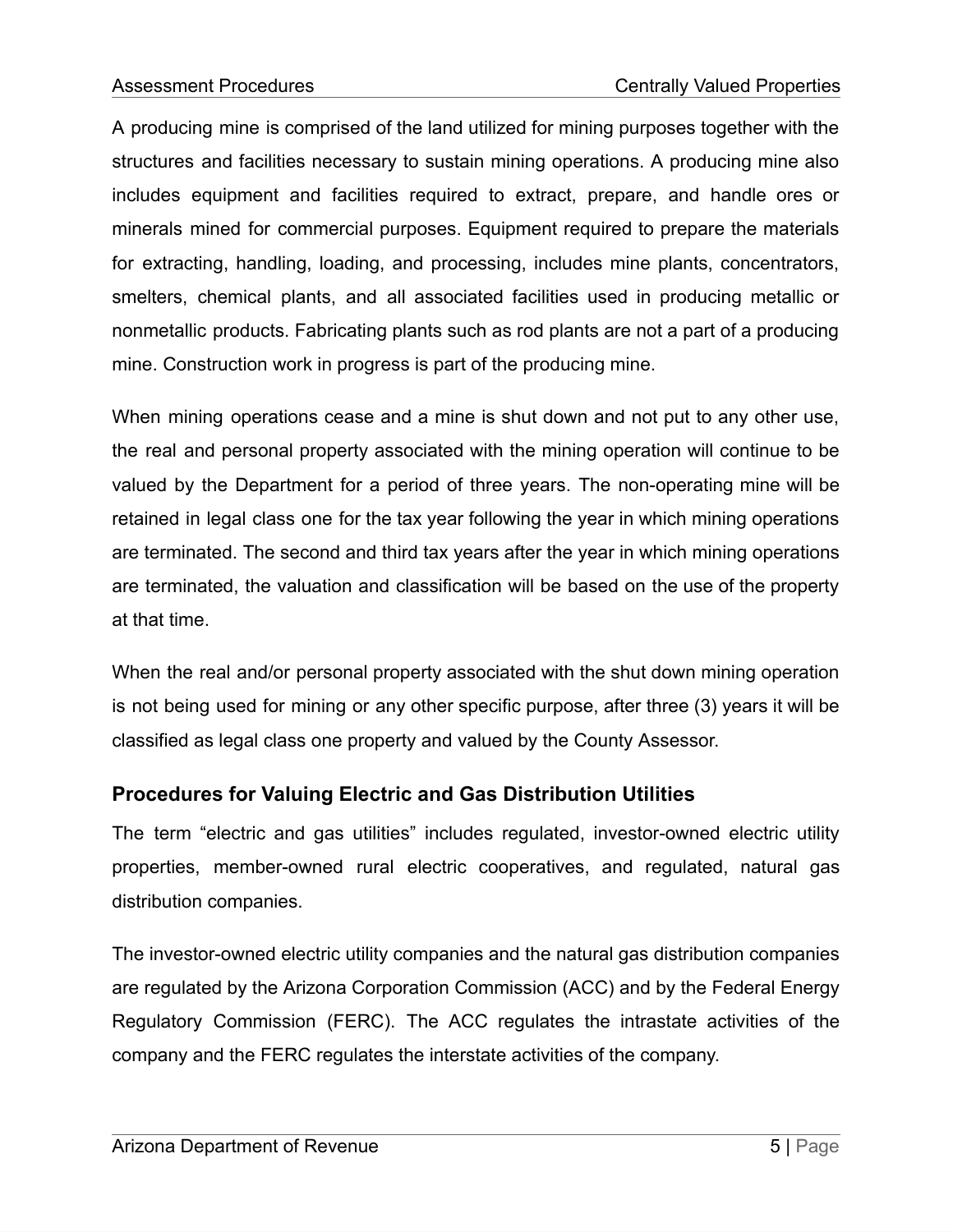The member-owned rural electric cooperatives are regulated by the ACC concerning their intrastate operations and by the Rural Electrification Administration (REA) concerning low-interest loans, accounting, and capital expenditures.

The cooperatives are valued based upon standard appraisal methods. The electric and gas distribution companies are valued based upon a statutory method.

The statutory valuation method prescribed for electric and gas distribution utilities is based upon depreciated cost and is calculated for the various plant components as follows:

Net cost of plant in service

- + Net cost of environmental protection facilities x 50%
- + Construction work in progress x 50%
- + Total cost of materials and supplies
- + Net cost of leased operating property
- = Full Cash Value

This procedure is fully described in A.R.S. [42-14154.](https://www.azleg.gov/viewDocument/?docName=http://www.azleg.gov/ars/42/14154.htm)

#### **Procedures for Valuing Pipelines**

A pipeline company is defined in Department of Revenue rule R15-4-502.25 as **"any person, partnership, or corporation engaged in the business of producing, storing, selling, or transporting through a pipeline system, oil, natural gas, processed gas, manufactured gas, petroleum products, coal, or other products, within, through, into, or from the state"**

The valuation method for pipelines is prescribed by law in A.R.S. [42-14201.](https://www.azleg.gov/viewDocument/?docName=http://www.azleg.gov/ars/42/14201.htm)

In general, the statutory valuation procedure is to apply a current year "value change factor" to the prior year's value.